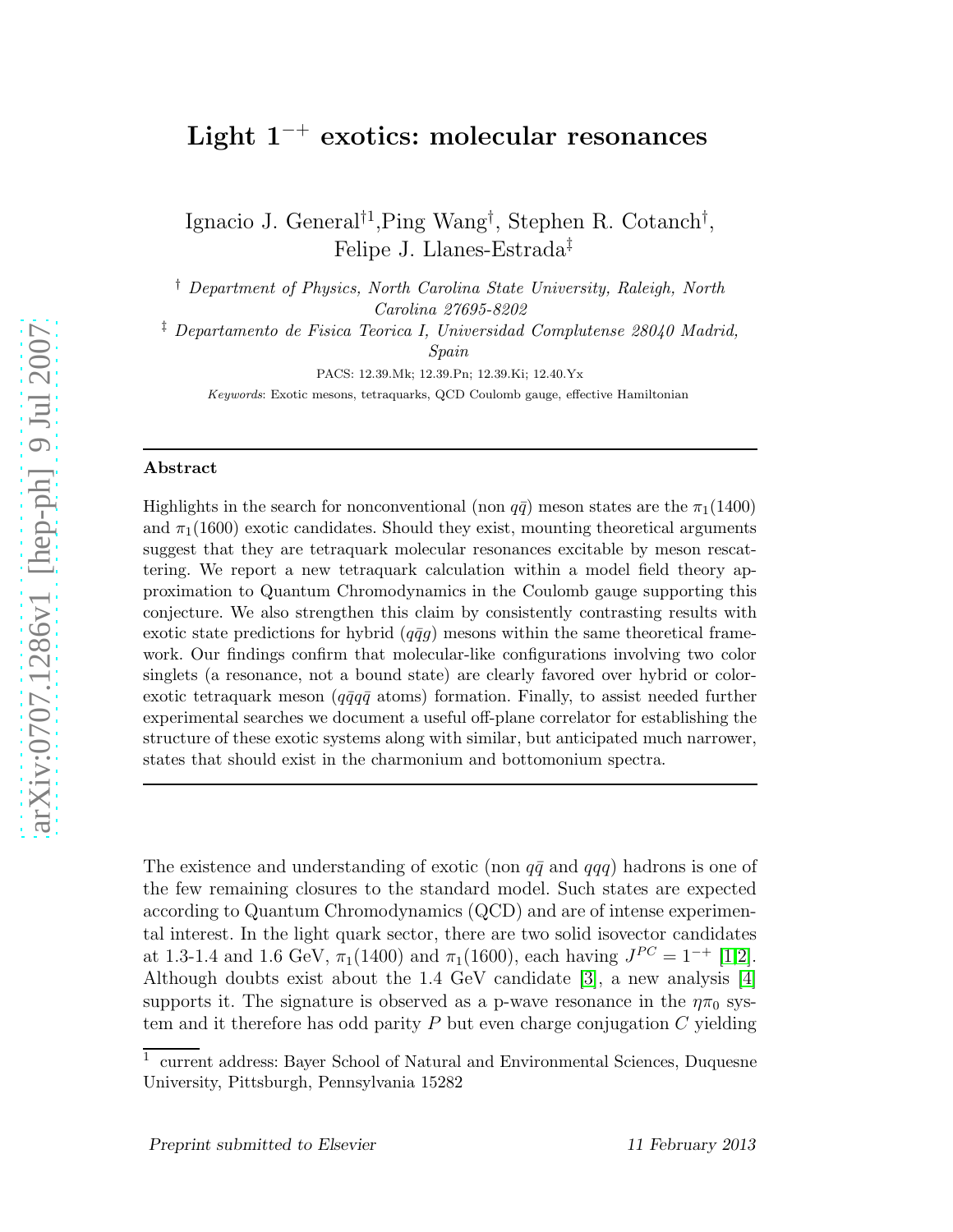the quantum numbers  $J^{PC} = 1^{-+}$ . Since a  $q\bar{q}$  state with orbital L and spin S coupled to  $J = 1$  must have  $P = (-1)^{L+1}$  and  $C = (-1)^{L+S}$ , this state is clearly exotic.

Assuming these states exist, the theoretical situation is even more controversial. The debate concerning their structure is among four possible scenarios: 1) a hybrid ( $q\bar{q}g$ ) meson; 2) a tetraquark atom ( $q\bar{q}q\bar{q}$  involving intermediate color states that are not singlets); 3) a tetraquark molecular bound state of two conventional mesons; 4) a tetraquark molecular resonance  $(q\bar{q}q\bar{q})$  involving two intermediate color states that are singlets but not observed mesons). All four scenarios can produce  $J^{PC} = 1^{-+}$  states but the first two are more exotic since the tetraquark molecule is color equivalent to a conventional mesonmeson two-body state (see Fig. [1\)](#page-1-0).

Lattice results, now performed with more realistic lower quark masses [\[5\]](#page-10-4), have focused upon the hybrid scenario but find that hybrid correlators can only produce a state as low as 1.9 to 2.1 GeV. A more recent lattice calculation [\[6\]](#page-10-5) claims to find two hybrid meson masses below 2 GeV, however they use an ad-hoc extrapolation that is quadratic in the pion mass which increases uncertainties. Similarly, the lightest Flux Tube model 1<sup>−</sup><sup>+</sup> predictions [\[7](#page-10-6)[,8](#page-10-7)[,9\]](#page-10-8) are also near 2 GeV spanning the region of 1.8 to 2.1 GeV. This is consistent with agreement among other model approaches, based on either the concept of constituent gluons [\[10\]](#page-10-9) or field-theory calculations (see below) generating mass-gaps [\[11\]](#page-10-10), that the lightest hybrid mesons with just one constituent gluon should be somewhat heavier than the 1.4, 1.6 GeV experimental candidates. Finally, both well-established spin [\[12\]](#page-10-11) and flavor [\[13\]](#page-10-12) selection rules indicate that the above mentioned  $\eta \pi$  signature cannot be due to a hybrid meson decay. Therefore it would appear that the two  $\pi_1$  states can not be theoretically explained as hybrid mesons.



<span id="page-1-0"></span>Fig. 1. Four independent tetraquark color schemes. One is a singlet-singlet molecule while the other three are more exotic atoms (octet and two diquark schemes).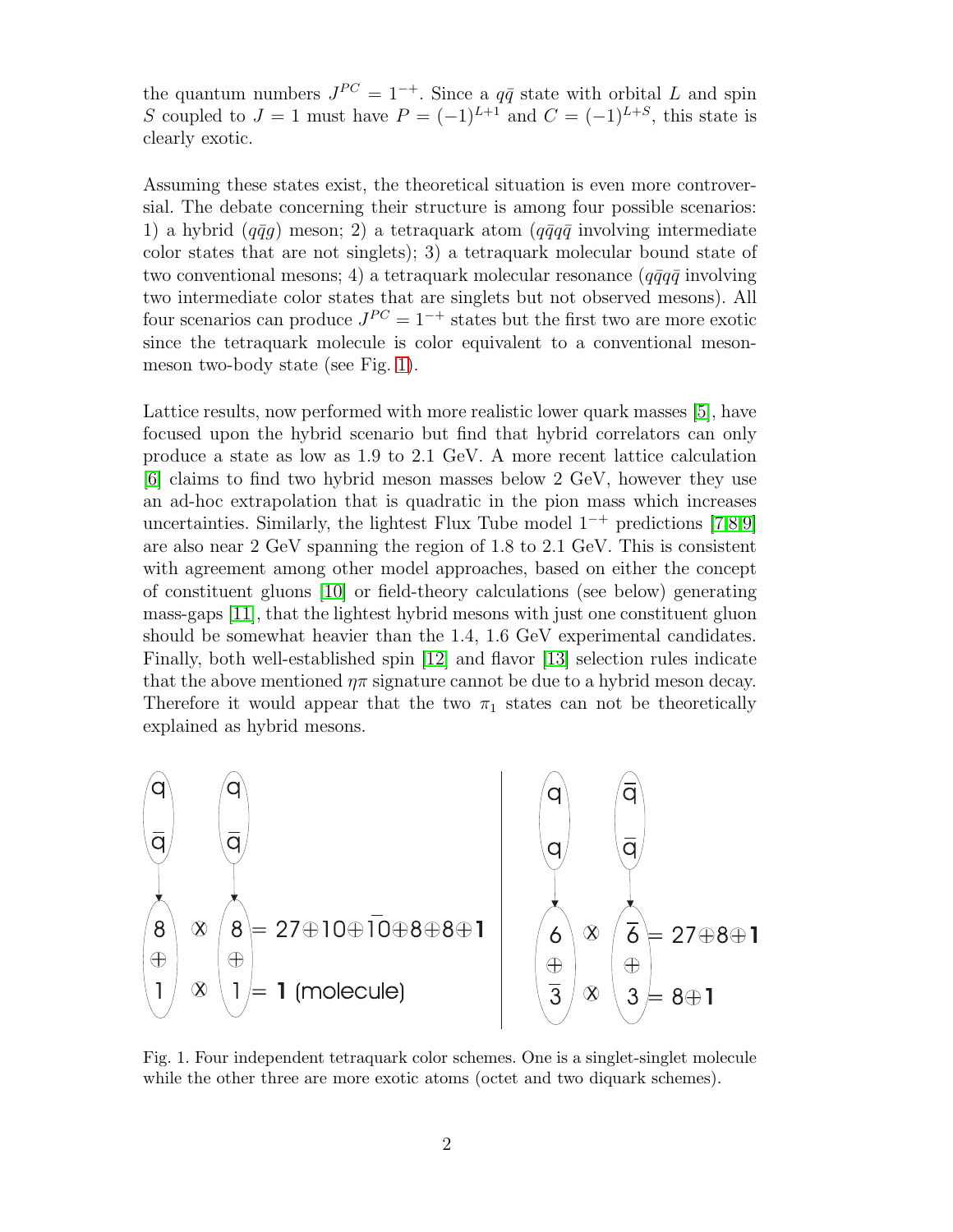In search of other explanations, a potential model lifetime calculation [\[14\]](#page-10-13) has ruled out a molecular  $\eta(1295)\pi$  or  $\eta(1440)\pi$  bound state. However, it has been shown that meson-rescattering, specifically in the  $n\pi$  channel, could produce a resonance with this signature [\[15](#page-10-14)[,16\]](#page-10-15). Also, it has been suggested [\[17\]](#page-11-0) that the 1.6 GeV resonance could be interfering with a background to produce the 1.4 GeV structure.

Summarizing the status of this situation, while the  $\pi_1(1600)$  can not be firmly precluded as a hybrid meson or exotic tetraquark, the  $\pi_1(1400)$  seems explainable only as a molecular resonance excited by meson rescattering. The purpose of this work is to confirm the latter by a new theoretical analysis which also predicts that the  $\pi_1(1600)$  is not a color exotic system. Our formalism, referred to as the Coulomb Gauge Model (CGM), has been successfully established in both the quark [\[18](#page-11-1)[,19](#page-11-2)[,20\]](#page-11-3) and gluon [\[21\]](#page-11-4) sectors and is based upon the exact QCD Hamiltonian in the Coulomb gauge [\[22\]](#page-11-5) given by

$$
H_{\rm QCD} = H_q + H_g + H_{qg} + H_C \tag{1}
$$

$$
H_q = \int d\boldsymbol{x} \Psi^{\dagger}(\boldsymbol{x}) [-i\boldsymbol{\alpha} \cdot \boldsymbol{\nabla} + \beta m] \Psi(\boldsymbol{x}) \tag{2}
$$

$$
H_g = \frac{1}{2} \int d\mathbf{x} \Big[ \mathcal{J}^{-1} \mathbf{\Pi}^a(\mathbf{x}) \cdot \mathcal{J} \mathbf{\Pi}^a(\mathbf{x}) + \mathbf{B}^a(\mathbf{x}) \cdot \mathbf{B}^a(\mathbf{x}) \Big]
$$
(3)

$$
H_{qg} = g \int d\mathbf{x} \mathbf{J}^{a}(\mathbf{x}) \cdot \mathbf{A}^{a}(\mathbf{x}) \tag{4}
$$

$$
H_C = -\frac{g^2}{2} \int d\boldsymbol{x} d\boldsymbol{y} \rho^a(\boldsymbol{x}) \mathcal{J}^{-1} K^{ab}(\boldsymbol{x}, \boldsymbol{y}) \mathcal{J} \rho^b(\boldsymbol{y}) . \tag{5}
$$

Here q is the QCD coupling,  $\Psi$  the quark field with current quark mass m,  $\mathbf{A}^a$  the gluon fields satisfying the transverse gauge condition,  $\nabla \cdot \mathbf{A}^a = 0$ ,  $a = 1, 2, \dots 8$ ,  $\mathbf{\Pi}^a$  the conjugate fields and  $\mathbf{B}^a$  the non-abelian magnetic fields,  $\mathbf{B}^{a}=\nabla\times\mathbf{A}^{a}+\frac{1}{2}% \mathbf{A}^{a}+\frac{1}{2}$  $\frac{1}{2}gf^{abc}\mathbf{A}^b \times \mathbf{A}^c$ . The color densities,  $\rho^a(\boldsymbol{x}) = \Psi^{\dagger}(\boldsymbol{x})T^a\Psi(\boldsymbol{x}) +$  $f^{abc} \mathbf{A}^b(\boldsymbol{x}) \cdot \mathbf{\Pi}^c(\boldsymbol{x})$ , and quark color currents,  $\mathbf{J}^a = \Psi^{\dagger}(\boldsymbol{x}) \boldsymbol{\alpha} T^a \Psi(\boldsymbol{x})$ , entail the  $SU_c(3)$  color matrices,  $T^a = \frac{\lambda^a}{2}$  $\frac{1}{2}$ , and structure constants,  $f^{abc}$ . The Faddeev-Popov determinant,  $\mathcal{J} = det(\mathcal{M})$ , of the matrix  $\mathcal{M} = \nabla \cdot \mathbf{D}$  with covariant derivative  $\mathbf{D}^{ab} = \delta^{ab} \mathbf{\nabla} - gf^{abc} \mathbf{A}^c$ , is a measure of the gauge manifold curvature and the kernel in Eq. (5) is given by  $K^{ab}(\mathbf{x}, \mathbf{y}) = \langle \mathbf{x}, a|\mathcal{M}^{-1}\nabla^2 \mathcal{M}^{-1}|\mathbf{y}, b \rangle.$ The Coulomb gauge Hamiltonian is renormalizable, permits resolution of the Gribov problem, preserves rotational invariance, avoids spurious retardation corrections, aids identification of dominant, low energy potentials and does not introduce unphysical degrees of freedom (ghosts) [\[23\]](#page-11-6). To make the problem tractable, the Coulomb instantaneous kernel is approximated by its vacuum expectation value, yielding an effective potential field theory,  $H_{\rm QCD} \rightarrow H_{QCD}^{\rm eff}$ 

$$
H_C \to H_C^{\text{eff}} = -\frac{1}{2} \int d\boldsymbol{x} d\boldsymbol{y} \rho^a(\boldsymbol{x}) \hat{V}(|\boldsymbol{x} - \boldsymbol{y}|) \rho^a(\boldsymbol{y}) , \qquad (6)
$$

with confinement described by a Cornell potential,  $\hat{V}(r) = -\frac{\alpha_s}{r} + \sigma r$ , where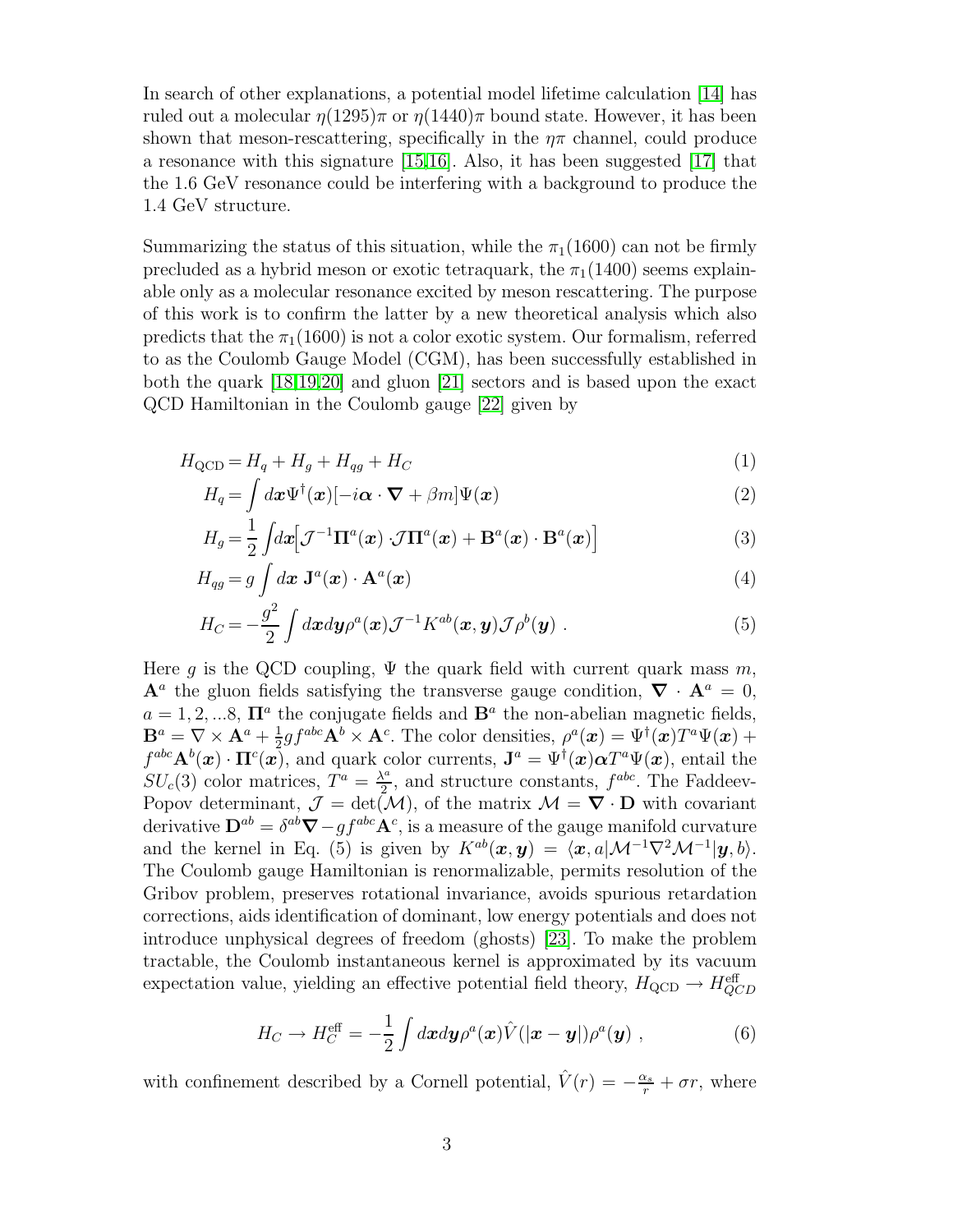the string tension,  $\sigma = 0.135 \text{ GeV}^2$ , and  $\alpha_s = 0.4$  have been independently determined from conventional meson studies [\[18,](#page-11-1)[19,](#page-11-2)[20\]](#page-11-3) within the same field theory approach. We also use the lowest order, unit value, for the Faddeev-Popov determinant in the  $H_q$  term and treat the  $H_{qg}$  interaction using perturbation theory. Lattice data confirms the Cornell potential form between static sources [\[24\]](#page-11-7) and further provides the scale of the gluon mass gap [\[25\]](#page-11-8), that is needed to fit a counterterm in the gluon gap equation. The remaining parameters are the reasonably well known current quark masses at some high energy scale where the mass function runs perturbatively. The quark sector Hamiltonian then takes the form of the Cornell coupled-channel model [\[26\]](#page-11-9). We note that three-body forces [\[27,](#page-11-10)[28\]](#page-11-11) are omitted, however based upon successful three-body applications [\[21\]](#page-11-4) we submit the CGM should capture the dominant features of a multi-parton spectrum.

Before presenting our tetraquark results we highlight our recent hybrid meson calculation [\[29\]](#page-11-12). Since the gluon carries a color octet charge, the quark and antiquark are also in a color octet wavefunction with elements  $T_{ij}^a$  (they repel each other at short distance). In the hybrid rest frame there are two independent three-momenta  $q_{+} = \frac{q_{+} \overline{q}}{2}$  $\frac{+{\boldsymbol{q}}}{2}$ ,  ${\boldsymbol{q}}_-={\boldsymbol{q}}-{\overline{\boldsymbol{q}}}$  and one dependent  $g = -q - \overline{q} = -2q_{+}$ . The leading hybrid Fock space wavefunction can therefore be constructed from the respective quark, anti-quark and gluon quasiparticle operators  $B_{\lambda}^{\dagger}$  $\phi^{\dagger}_{\lambda_1\mathcal{C}_1}(\bm{q}), D^{\dagger}_{\lambda_2\mathcal{C}_2}(\overline{\bm{q}})$  and  $\alpha_{\mu}^{a\dagger}(\bm{g})$ 

$$
|\Psi^{JPC}\rangle = \iint \frac{d\mathbf{q}_+}{(2\pi)^3} \frac{d\mathbf{q}_-}{(2\pi)^3} \Phi^{JPC}_{\lambda_1 \lambda_2 \mu}(\mathbf{q}_+, \mathbf{q}_-) T_{C_1 C_2}^a B_{\lambda_1 C_1}^\dagger(\mathbf{q}) D_{\lambda_2 C_2}^\dagger(\overline{\mathbf{q}}) \alpha_\mu^{a\dagger}(\mathbf{g}) |\Omega\rangle. (7)
$$

An angular momentum expansion for the lightest  $1^{-+}$  state reveals a required p-wave excitation in one of the two orbital wave functions. Consult Ref. [\[29\]](#page-11-12) for complete details. Significantly, in agreement with earlier findings [\[11\]](#page-10-10), the predicted hybrid masses are about 2 GeV for the ground state (parity  $+)$ ) quadruplet and 2.2 and 2.4 GeV, respectively, for the first  $1^{-+}$  exotics. The repulsive nature of the short range  $q\bar{q}$  interaction potential kernel and the large gluon mass gap are responsible for these large masses. We also performed a parameter sensitivity and error analysis study and concluded there was no model possibility to lower one of these states near the 1.6 GeV candidate and therefore rule out this, and even more clearly the 1.4 GeV, state as a hybrid.

Returning to our thrust, we report results for  $qq\bar{q}\bar{q}$  spectroscopy (see also a preliminary study [\[30\]](#page-11-13)). This system was first investigated in the bag model [\[31\]](#page-11-14) and then more extensively by Ref. [\[32\]](#page-11-15) with subsequent potential model applications reported by Refs. [\[33](#page-11-16)[,34\]](#page-11-17). While these studies have some similarity to our model, we submit our results are more robust since our approach is much more comprehensive, has many QCD elements with no new parameters to be determined and employs a realistic potential kernel extracted from lattice gauge theory. The leading tetraquark Fock space wavefunction is [\[35,](#page-11-18)[36\]](#page-11-19)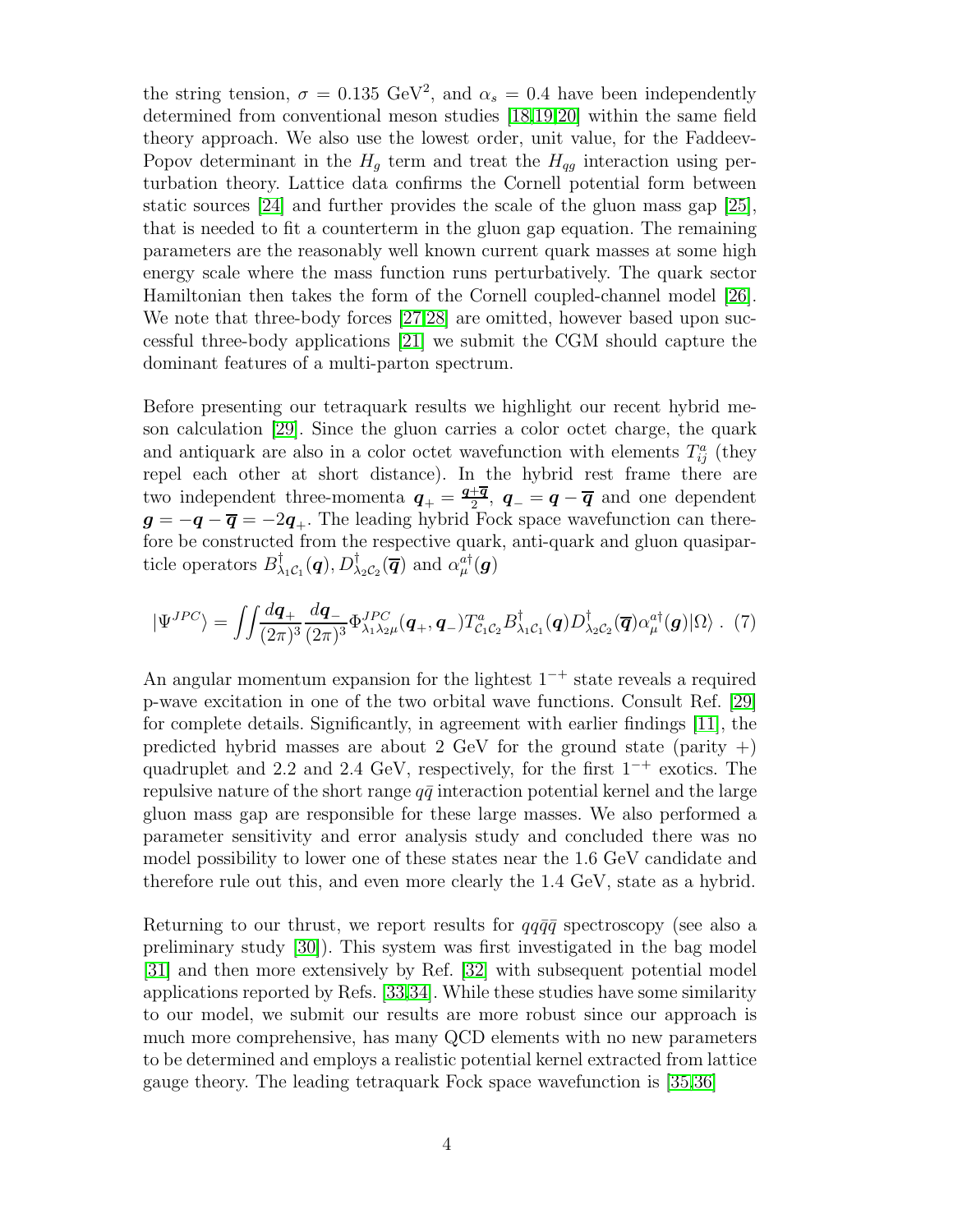$$
|\Psi^{JPC}\rangle = \iiint \frac{d\mathbf{q}_A}{(2\pi)^3} \frac{d\mathbf{q}_B}{(2\pi)^3} \frac{d\mathbf{q}_I}{(2\pi)^3} \Phi^{JPC}_{\lambda_1 \lambda_2 \lambda_3 \lambda_4}(\mathbf{q}_A, \mathbf{q}_B, \mathbf{q}_I) \times
$$
  
\n
$$
R_{\mathcal{C}_3 \mathcal{C}_4}^{\mathcal{C}_1 \mathcal{C}_2} B_{\lambda_1 \mathcal{C}_1}^{\dagger}(\mathbf{q}_1) D_{\lambda_2 \mathcal{C}_2}^{\dagger}(\mathbf{q}_2) B_{\lambda_3 \mathcal{C}_3}^{\dagger}(\mathbf{q}_3) D_{\lambda_4 \mathcal{C}_4}^{\dagger}(\mathbf{q}_4) |\Omega\rangle.
$$
\n(8)

In the cm there are three independent momenta which we take to be  $\bm{q}_A = \frac{\bm{q}_1 - \bm{q}_2}{2}$  $\frac{-\boldsymbol{q}_2}{2},~\boldsymbol{q}_B=\frac{\boldsymbol{q}_3-\boldsymbol{q}_4}{2}$  $\frac{-\mathbf{q}_4}{2}$  and  $\mathbf{q}_I = \frac{\bar{\mathbf{q}}_3 + \bar{\mathbf{q}}_4}{2} - \frac{\bar{\mathbf{q}}_1 + \bar{\mathbf{q}}_2}{2}$  $\frac{+q_2}{2}$  ( $q_1, q_3$  for the quarks and  $q_2$ )  $q_4$  for the anti-quarks). The color matrices  $R_{\mathcal{C}_3\mathcal{C}_4}^{\mathcal{C}_1\mathcal{C}_2}$  $\mathcal{C}_3^{\text{IC}_2}$  yielding color-singlet wavefunctions follow from the  $SU_c(3)$  algebra depicted in Fig. [1.](#page-1-0) The radial part of  $\Phi_{\lambda_1\lambda_2\lambda_3\lambda_4}^{JPC}(\boldsymbol{q}_A, \boldsymbol{q}_B, \boldsymbol{q}_I)$  is chosen to be a gaussian,  $exp(-\frac{q_A^2}{\alpha_A^2} - \frac{q_B^2}{\alpha_B^2} - \frac{q_I^2}{\alpha_I^2})$ , with variational parameters  $\alpha_A, \alpha_B$  and  $\alpha_I$  for s-wave states and a gaussian multiplied by  $q_i^2/\alpha_i^2$   $(i = A, B, I)$  corresponding to orbital  $L_i = 1$ , when treating p-wave states. Note, as for hybrid mesons, the ground state tetraquark multiplet has positive parity and that constructing  $1^{-+}$  exotics requires one of the three orbitals to be a p-wave. Using the variational principle, the tetraquark mass is then given by

$$
M_{J^{PC}} \le \frac{\langle \Psi^{JPC} | H_{QCD}^{\text{eff}} | \Psi^{JPC} \rangle}{\langle \Psi^{JPC} | \Psi^{JPC} \rangle} = M_{self} + M_{qq} + M_{\bar{q}\bar{q}} + M_{q\bar{q}} + M_{annih} . \tag{9}
$$

Contributions to the Hamiltonian expectation value are summarized in Fig. [2](#page-4-0) and correspond to 4 self-energy, 6 scattering, 4 annihilation and 70 exchange terms, each of which can be reduced to 12 dimensional integrals that are evaluated in momentum space. Because of the computationally intensive nature of this analysis, the hyperfine interaction was not included. Complete expressions will be given in another publication, but as an example note the annihilation contribution, not possible in standard quark models, is



<span id="page-4-0"></span>Fig. 2. Equal-time diagrams for the expectation value of the model Hamiltonian.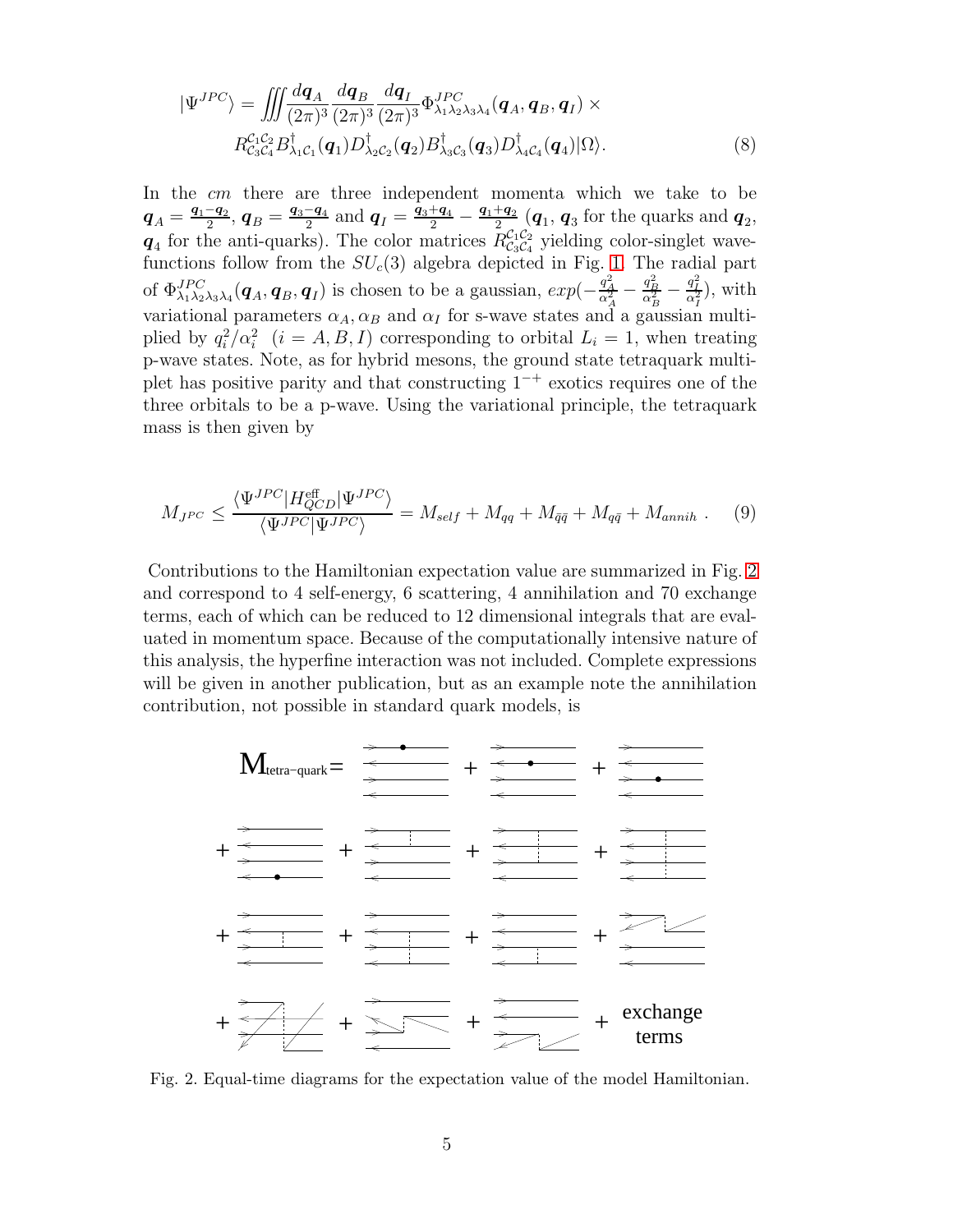$$
M_{annih} = \iiint \frac{dq_1 dq_2 dq_3 d\mathbf{k}}{(2\pi)^{12}} V(\mathbf{q}_1 + \mathbf{q}_2) u_{\lambda'_1}^{\dagger}(\mathbf{q}_1 + \mathbf{k}) v_{\lambda'_2}(\mathbf{q}_2 - \mathbf{k}) \times
$$
  

$$
v_{\lambda_2}^{\dagger}(\mathbf{q}_2) u_{\lambda_1}(\mathbf{q}_1) \Phi_{\lambda_1 \lambda_2 \lambda_3 \lambda_4}^{JPC\dagger}(\mathbf{q}_1, \mathbf{q}_2, \mathbf{q}_3) \Phi_{\lambda'_1 \lambda'_2 \lambda_3 \lambda_4}^{JPC}(\mathbf{q}_1 + \mathbf{k}, \mathbf{q}_2 - \mathbf{k}, \mathbf{q}_3), (10)
$$

involving Dirac spinors  $u_{\lambda_1}$  and  $v_{\lambda_2}$ . This raises the mass of the isoscalar states relative to the states with higher isospin, which would otherwise typically be heavier due to the exclusion principle applied to equal-flavor quarks.

Performing large-scale Monte Carlo calculations (typically 50 million samples), has conclusively determined that the molecular representation (i.e. singletsinglet) produces the lightest mass for a given  $J^{PC}$ . This is due to suppression of certain interactions in this color scheme from vanishing color factors for every parton pair which does not occur in the other representations. Also, there are additional, repulsive forces in the more exotic color schemes. Using  $m_u = m_d = 5$  MeV, the predicted tetraquark ground state is the non-exotic vector  $1^{++}$  state in the molecular representation with mass around 1.2 GeV. Figure [3](#page-5-0) depicts the predicted tetraquark spectra for states having conventional and exotic quantum numbers in both singlet and octet color representations. The quark annihilation interactions  $(q\bar{q} \rightarrow g \rightarrow q\bar{q})$  in the  $I_{q\bar{q}} = 0$ channel generate isospin splitting contributions, up to several hundred MeV, in the octet but not singlet scheme as slightly illustrated in the figure. Isospin splitting is a consequence of a more proper field theory treatment, not present in conventional quark models. The annihilation interaction terms are repulsive, yielding octet states with  $I = 2$  lower than the  $I = 1$  which are lower than the  $I = 0$ . This is intuitively contrary to expectations that I= 2 states are higher based upon the Pauli principle that identical quarks repel. The molecular states are all isospin degenerate and the lightest exotic molecule is an intriguing 0−− with mass 1.35 GeV that could be detected in a sophisticated p-wave analysis of an  $\omega\pi$  spectrum. Because of the isospin degeneracy, there will be several molecular tetraquark states with the same  $J^{PC}$  in the 1 to 2 GeV region. Further, these states can be observed in different electric charge channels (different  $I_z$ ) at about the same energy, which is a useful experimental signature. The lightest  $1^{-+}$  is predicted near 1.4 GeV which is close to the observed  $\pi(1400)$ , suggesting this state has a molecular resonance



<span id="page-5-0"></span>Fig. 3. Tetraquark  $I = 1$  singlet (molecule) and octet (atom) schemes spectra.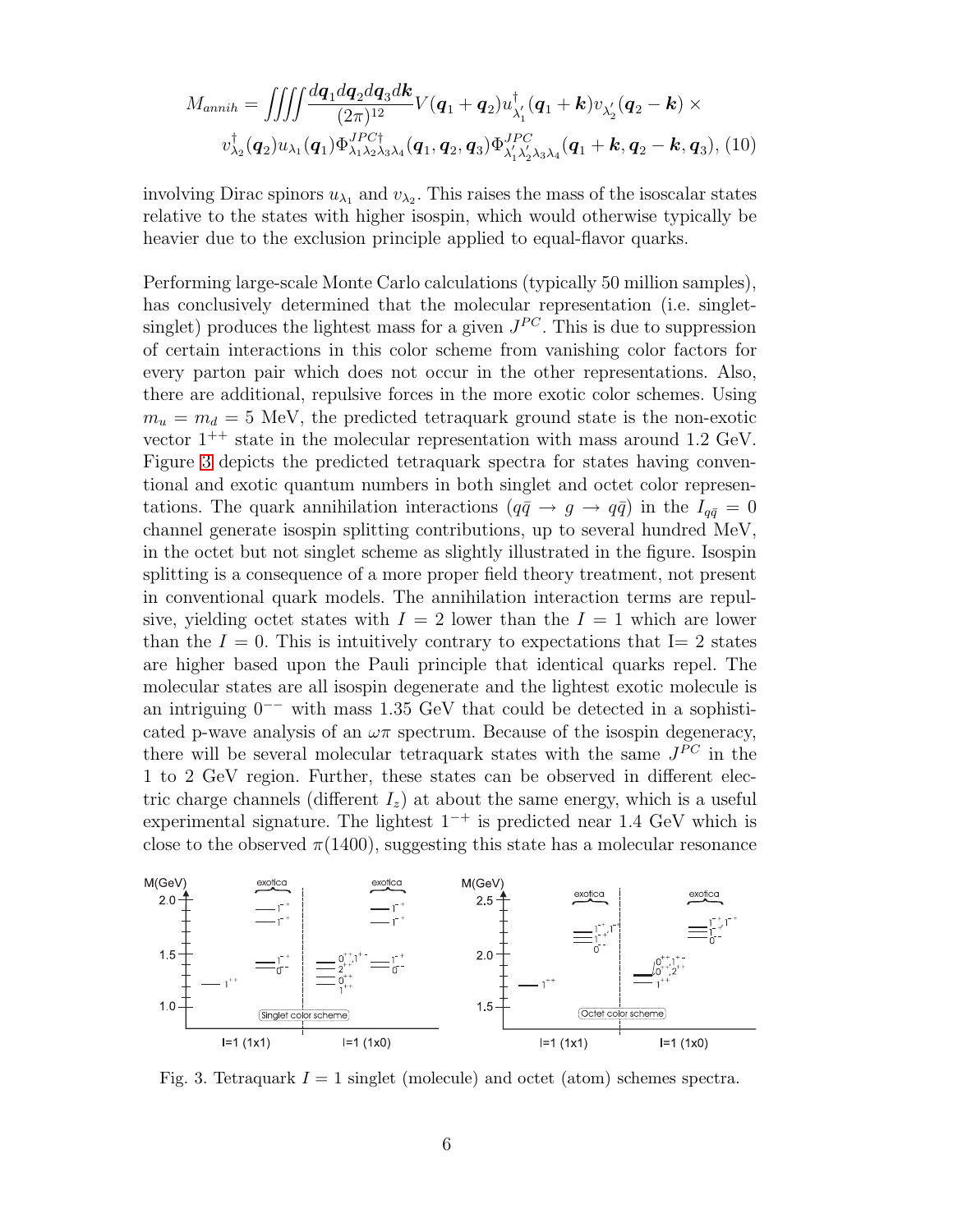### Table 1

<span id="page-6-0"></span>Selected tetraquark molecular exotic states. For  $q\bar{q}$  pairs,  $S_i$  and  $L_i$ ,  $i = A, B$ , are the total spin and orbital angular momentum and  $L_I$  is the orbital angular momentum between the pairs. The variables not shown are assumed to be 0. Units are GeV.

| $(u\bar{u})_1(u\bar{u})_1$        |      | $I=2$   $I=1(1x1)$   $I=1(1x0)$ |      | $I=0(1x1 \approx 0x0)$ |
|-----------------------------------|------|---------------------------------|------|------------------------|
| $1^{-+}$ $(L_I = 1)$              |      | 1.42                            | 1.42 | -                      |
| $1^{-+}$ $(L_A = S_A = 1)$   1.80 |      | 1.80                            | 1.80 | 1.80                   |
| $1^{-+}$ $(L_A = S_B = 1)$   1.91 |      | 1.91                            | 1.91 | 1.91                   |
| $0^{--}$ $(L_I = S_A = 1)$        | 1.35 | 1.36                            | 1.36 | 1.36                   |

structure. The computed mass for  $1^{-+}$  states with more exotic octet color configurations are all above 2 GeV. This is consistent with model predictions [\[29\]](#page-11-12) for exotic hybrid meson ( $q\bar{q}g$ ) 1<sup>-+</sup> states also lying above 2 GeV due to repulsive color octet quark interactions. Finally, for any  $J^{PC}$  state, including the  $1^{-+}$ , the computed masses (not shown) in both the triplet and the sextet diquark color representations are all heavier than in the singlet representation and comparable to the octet scheme results. Our predictions for the lightest exotic molecules are given in Table [1.](#page-6-0)

It is interesting to document the current quark mass dependence of our results. This is illustrated in Fig. [4,](#page-6-1) where the calculated rest mass corresponding to



<span id="page-6-1"></span>Fig. 4. Dotted lines, from bottom to top, are the  $\pi\pi$ ,  $\pi\eta$ ,  $\pi\eta'$ ,  $\pi\eta_c$  observed thresholds, respectively. The two other plots are the pseudoscalar  $m_{\pi}+M_{q\bar{q}}$  model predictions in the (chiral respecting) RPA and (chiral violating) TDA. The squares and diamonds correspond respectively to predicted scalar isoscalar tetraquark masses in the color singlet-singlet and triplet-triplet schemes. Note the two-meson calculation [\[19\]](#page-11-2) has  $\sigma = 0.18 \text{ GeV}^2$ ,  $\alpha_s = 0$ , whereas our results use  $\sigma = 0.135 \text{ GeV}^2$ ,  $\alpha_s = 0.4$ , but the difference among both sets is known to be small for the ground state.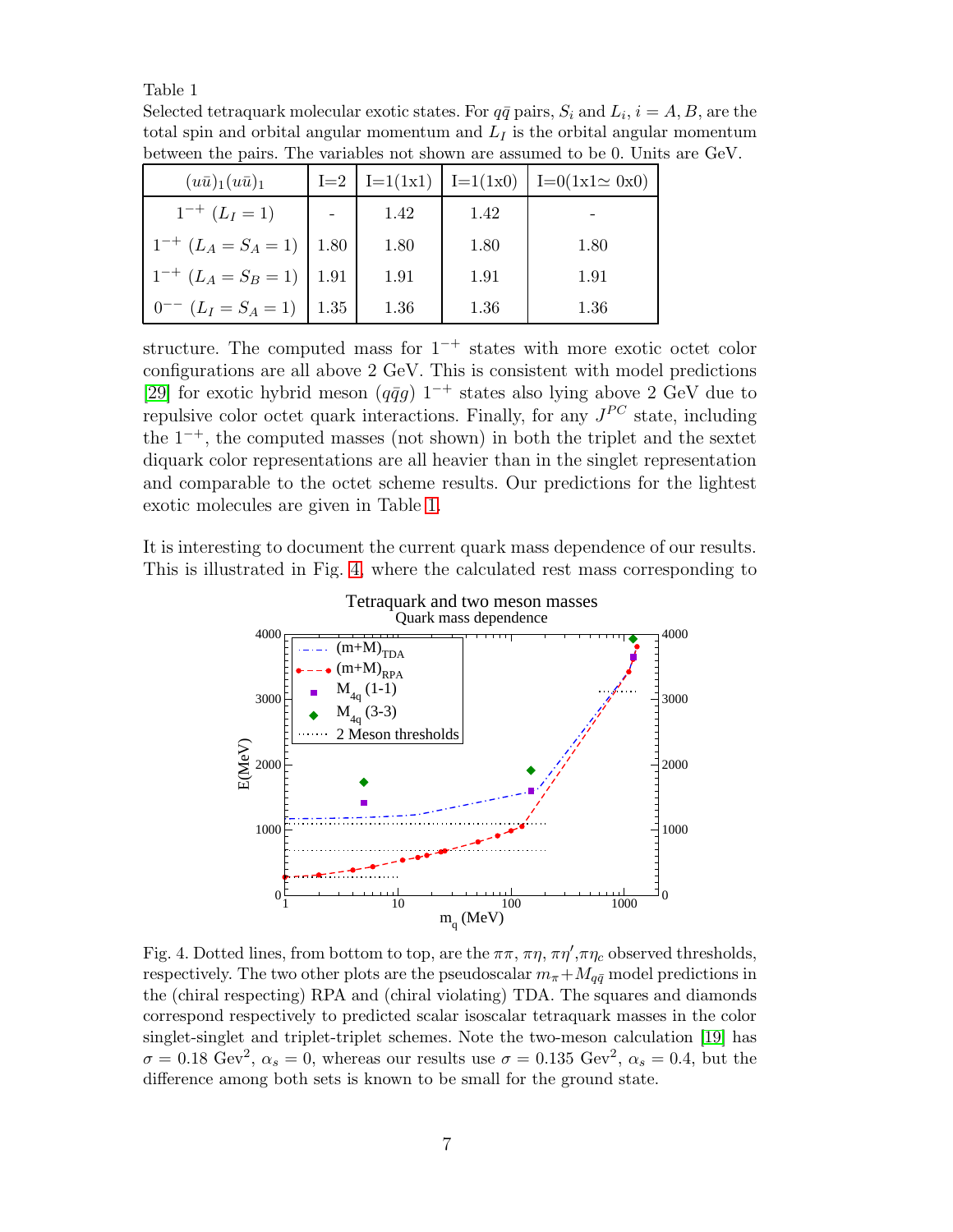Table 2 Predicted masses of hidden-charm exotic 1−<sup>+</sup> mesons (molecular configuration).

<span id="page-7-0"></span>

| $m_c = 1.2 \text{ GeV}$ | $m_q$              | $M_{c\bar{c}q\bar{q}}$ |
|-------------------------|--------------------|------------------------|
| ccqq                    |                    | $4.04~\mathrm{GeV}$    |
| $c\bar{c}q\bar{q}$      | $110~\mathrm{MeV}$ | $4.10~\mathrm{GeV}$    |
| $c\bar{c}qq$            | $150 \text{ MeV}$  | $4.15 \text{ GeV}$     |

different four quark systems (tetraquarks and two mesons) is displayed with one  $q\bar{q}$  pair being held fixed at a low 1-5 MeV while the other pair varies from 1 to 1300 MeV. Note the predicted  $c\bar{c}u\bar{u}$  tetraquark mass is relatively closer to the two meson decay threshold indicating a narrow decay width to the  $\pi\eta_c$ and  $\eta \eta_c$  channels (more so for  $b\bar{b}$ , not displayed). Also note a quark-meson exchange model [\[37\]](#page-11-20) claims some  $J = 1$  partners will be absolutely stable. The lowest-lying hidden-charm exotics are predicted in Table [2](#page-7-0) and can be searched for in hidden charm decays (p-wave  $\eta_c \pi_0$ ,  $\eta_c \eta$  for example).

Figure [5](#page-7-1) displays the sensitivity of the scalar tetraquark mass to the variational parameters for different color schemes. The color singlet-singlet configuration, at 1.28 GeV, is clearly the lightest, in agreement with previous predictions [\[38\]](#page-11-21). Similar results are obtained for other  $J^{PC}$  configurations. This suggests that the lightest tetraquark states, including the  $\pi_1(1400)$  should it exist, are best interpreted as molecules of color singlets (the "extraordinary hadrons" [\[39\]](#page-11-22)) and directly excitable via meson rescattering.



<span id="page-7-1"></span>Fig. 5. Tetraquark mass of the ground state isoscalar  $0^{++}$  as a function of the intercluster variational parameter, for various color configurations. Note the more exotic color configurations are above 1.7 GeV.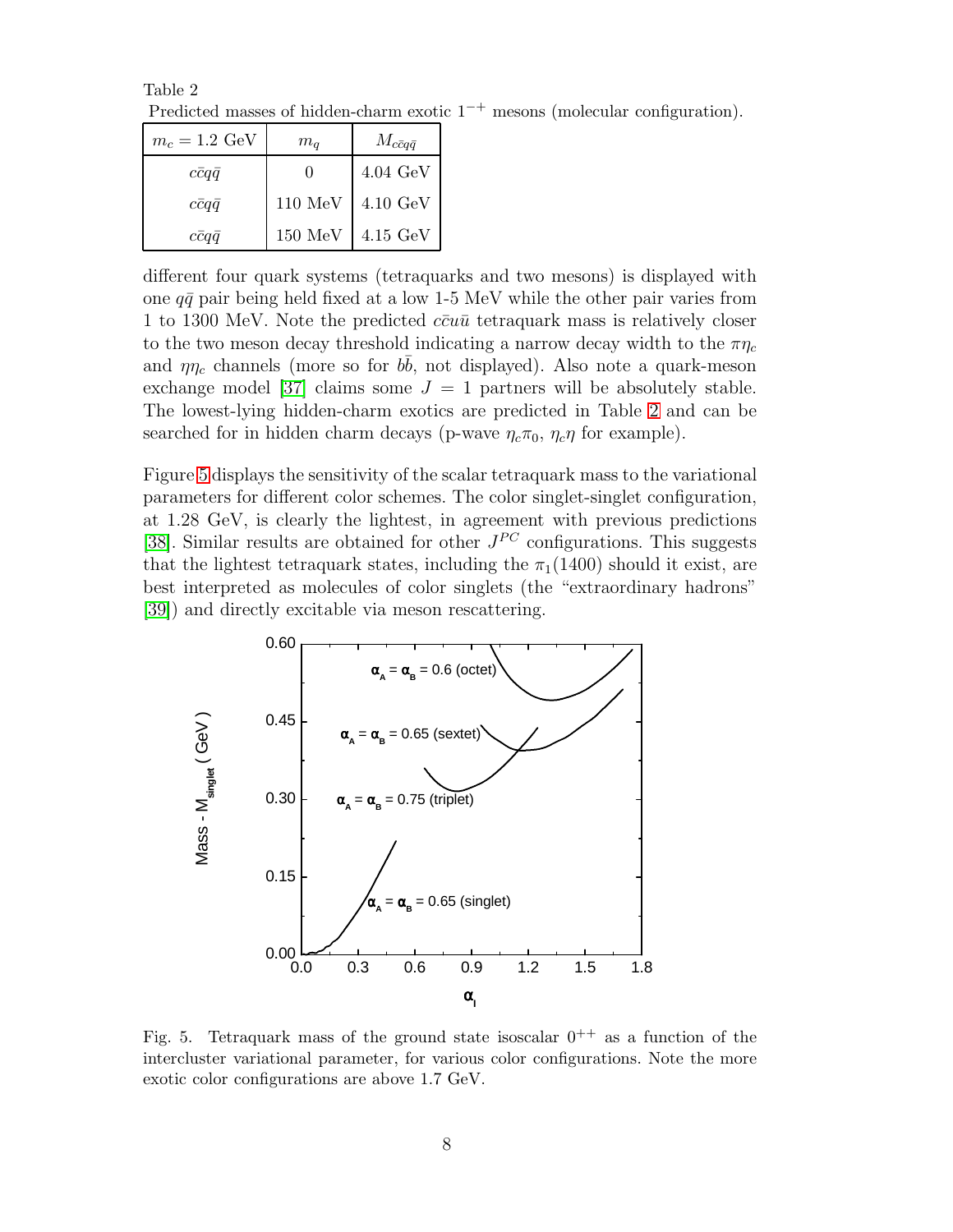

<span id="page-8-0"></span>Fig. 6. Hybrid (left) and tetraquark (right) meson probability density contour plots. The left horizontal axis is half the momentum of the constituent gluon,  $q_{+} = g/2$ . The left vertical axis is the angle between the  $q\bar{q}$  relative momentum  $q_{-}$  and the hybrid total angular momenta  $J$ . The right horizontal axis corresponds to the intracluster momentum  $q_I$  and the angle between this momentum and  $J$  for the tetraquark. Angles in radians, momenta in GeV.

For further dynamical insight, Fig. [6](#page-8-0) details contour plots of the probability densities using the hybrid (left) and tetraquark (right) variational wavefunctions. Note the depletion of the wavefunction at low-momentum, reflecting the rising confining potential at large distance, and the significantly different parton momentum distributions between hybrids and tetraquark systems. This difference in momentum distributions will produce distinct decay signatures which can be utilized to identify hybrids and tetraquarks as we now discuss.

It has been proposed [\[40\]](#page-11-23) that  $1^{-+}$  exotic hybrid mesons decay preferentially to a meson pair in a relative s-wave, where one of the mesons is a p-wave (axial) meson. However that prediction was based on the Flux Tube model and not known to hold exactly in any limit. We have recently [\[29\]](#page-11-12) detailed a less model dependent decay signature based upon the Franck-Condon principle of molecular physics, which predicts that the momentum distribution of decay products parallels the internal momentum distribution of the parent meson. This is an exact statement in the infinitely heavy quark limit, however it is also useful for physical quarks. Our previous application [\[29\]](#page-11-12) was designed to distinguish  $q\bar{q}$  from  $q\bar{q}g$  mesons and is now generalized to the four-body problem. For two and three-body systems, in the cm partons' momenta are restricted to a plane, however for tetraquarks there are off-plane degrees of freedom which can be exploited as an identification signature (see the cartoon in Fig. [7\)](#page-9-0). One observable sensitive to this is an exclusive measurement of decay to four mesons. By then determining their momenta  $p_{i=1,2,3,4}$  in the cm of the exotic candidate, kinematic cuts can be applied for every two and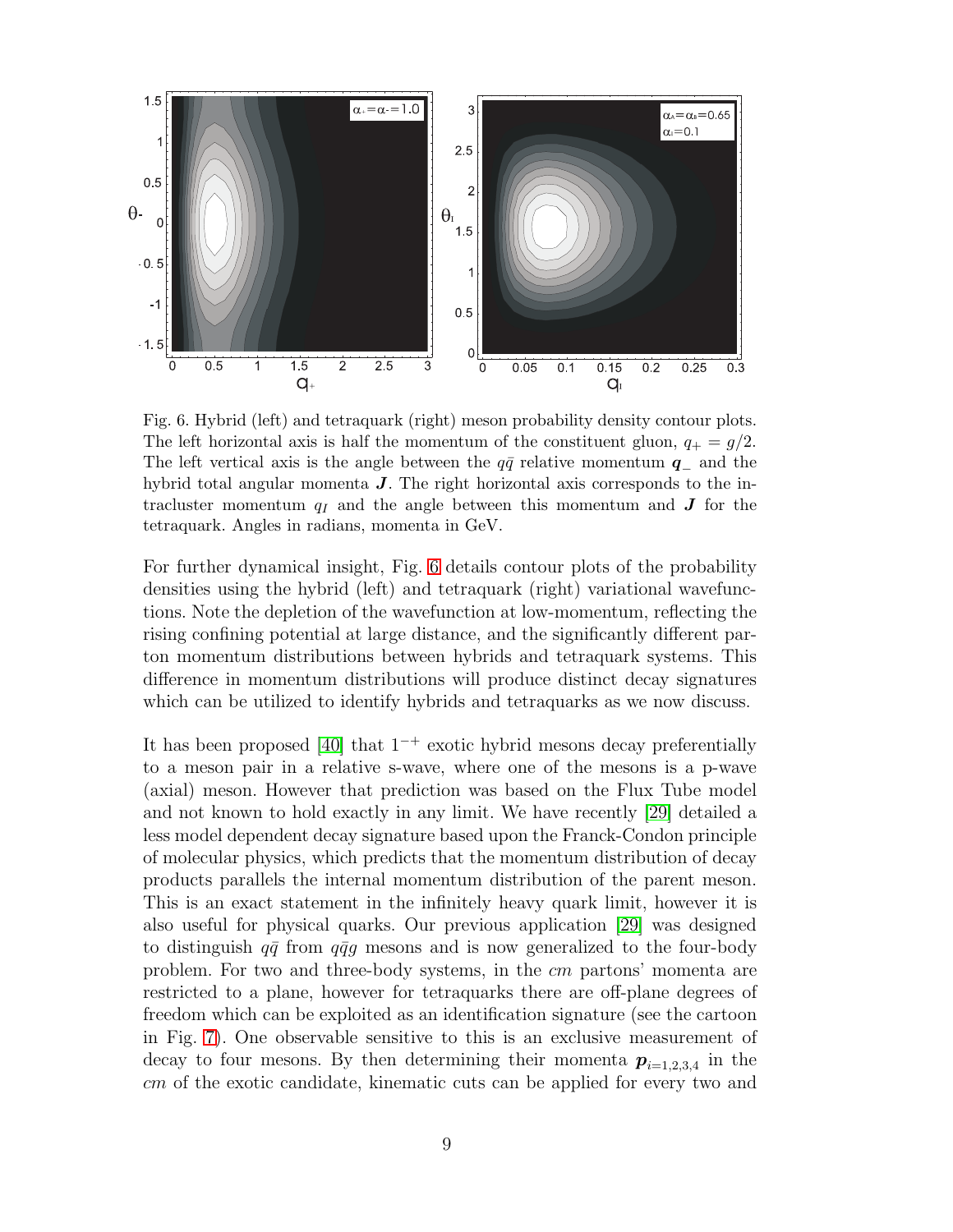

<span id="page-9-0"></span>Fig. 7. Differences between internal in-plane three-body hybrid (top left) and off– plane tetraquark (top right) meson decays. From the Frank-Condon principle the internal momentum distribution is reflected in the momentum distribution of the final products yielding an off-plane final state momentum observable, Π, that is very different for  $q\bar{q}g$  (bottom left) and  $qq\bar{q}\bar{q}$  (bottom right) mesons.

three meson groups to eliminate intermediate two and three-body resonances that could confuse the analysis. From the pure (and much reduced) four-body decay sample count, one can construct the off-plane correlator, Π, for any three momenta which is the volume of the parallelepiped they form in momentum space,

$$
\Pi(\boldsymbol{p}_1, \boldsymbol{p}_2, \boldsymbol{p}_3, \boldsymbol{p}_4) = \frac{((\boldsymbol{p}_1 \times \boldsymbol{p}_2) \cdot \boldsymbol{p}_3)^2}{\sqrt{|\boldsymbol{p}_1 \times \boldsymbol{p}_2||\boldsymbol{p}_2 \times \boldsymbol{p}_3||\boldsymbol{p}_1 \times \boldsymbol{p}_3||\boldsymbol{p}_1 \times \boldsymbol{p}_4||\boldsymbol{p}_2 \times \boldsymbol{p}_4||\boldsymbol{p}_3 \times \boldsymbol{p}_4|}}
$$

,

which has been normalized by the area of the six faces. This dimensionless off-plane correlator is useful for the very different scales involved in light and heavy quark physics, positive definite and invariant under permutation of the four momenta. In the cm system only three momenta are linearly independent. Taking them equal and along the edges of a cube yields  $\Pi = 8^{-1/4} = 0.59$ , with a more general maximum value close to 0.707. Therefore the value of the correlator event by event will be a random variable distributed between 0 and 0.707 and, with sufficient statistics, one could deduce the internal structure of the decaying resonance (bottom right plot of Fig. [7\)](#page-9-0). This could then be compared to four-meson decays of established conventional and hybrid meson benchmarks, as distinguished using the procedure outlined in Ref. [\[29\]](#page-11-12), which would be radically different (their Π volumes collapse to 0 in the heavy quark limit). Finally, we are currently calculating tetraquark decay widths to compare with both conventional and hybrid meson decays to two and multi-meson final states. These will also reflect hadronic structure differences and therefore aid exotic identification. Results will be reported in a future communication.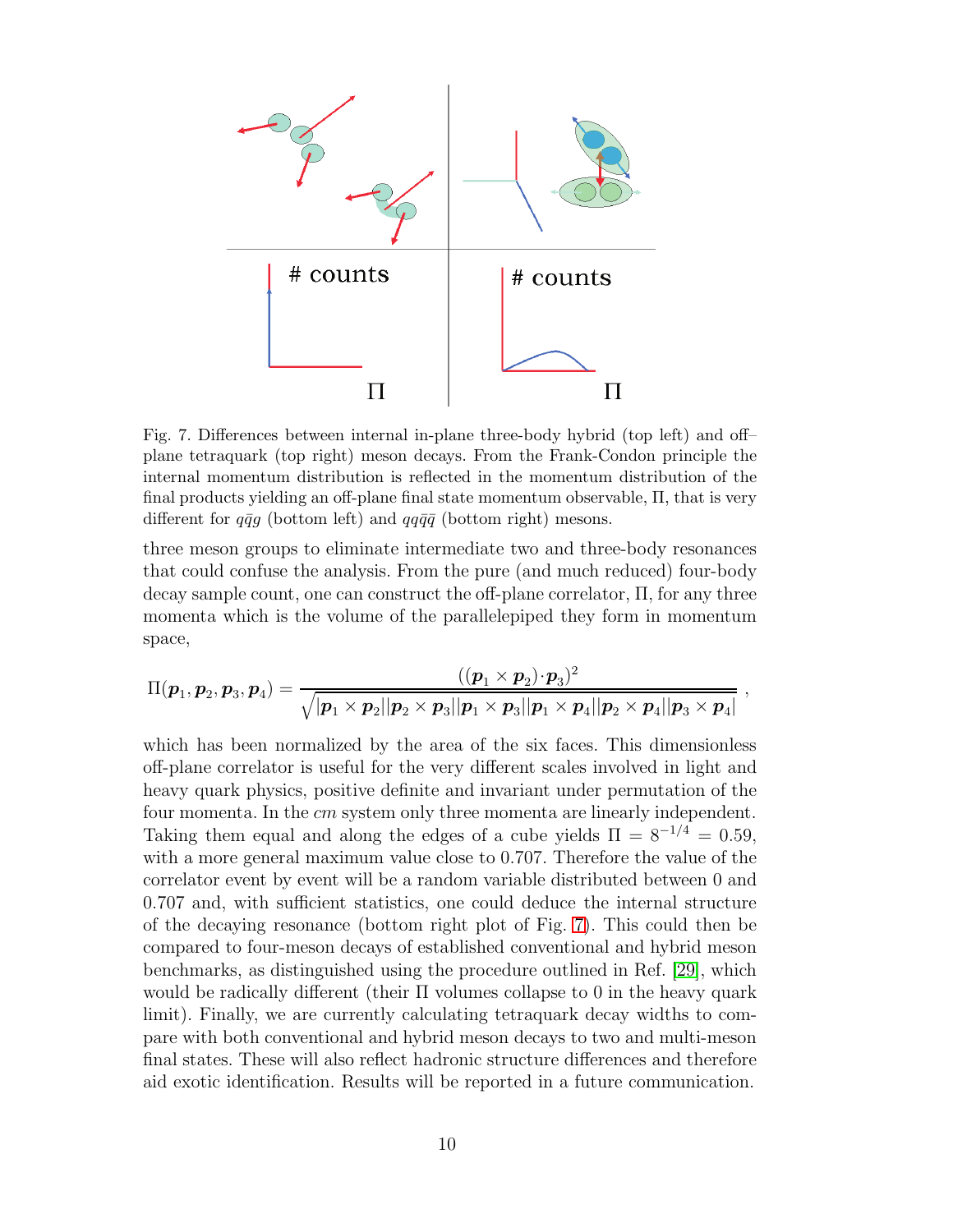In conclusion, we submit that the observed  $1^{-+}$  exotics below 2 GeV are not color exotic hadrons but rather somewhat more conventional tetraquark molecular resonances involving color singlet  $q\bar{q}$  pairs. Our results also agree with lattice and other models predicting that color exotics (hybrid mesons, octet-octet, sextet-sextet and triplet-triplet tetraquarks) will have masses near and above 2 GeV. Finally, we have utilized the Frank Condon principle and the distinctive quark momentum distribution in a tetraquark to propose a new off-plane correlator measurement for identifying exotic hadrons.

## Acknowledgments

This work was supported in part by grants FPA 2004-02602, 2005-02327, PR27/05-13955-BSCH (Spain) and U. S. DOE DE-FG02-97ER41048 and DE-FG02-03ER41260.

### <span id="page-10-0"></span>References

- <span id="page-10-1"></span>[1] G. S. Adams et al. [E852 Collaboration], Phys. Rev. Lett. 81 (1998) 5760.
- <span id="page-10-2"></span>[2] S. U. Chung et al. [E852 Collaboration], Phys. Rev. D 60 (1999) 092001.
- <span id="page-10-3"></span>[3] A. R. Dzierba et al., Phys. Rev. D 73 (2006) 072001.
- <span id="page-10-4"></span>[4] G. Adams [E862 Collaboration], [arXiv:hep-ex/0612062.](http://arxiv.org/abs/hep-ex/0612062)
- <span id="page-10-5"></span>[5] J. N. Hedditch *et al.*, Phys. Rev. D **72** (2005) 114507.
- [6] M. S. Cook and H. R. Fiebig, Phys. Rev. D 74 (2006) 094501 [Erratum-ibid. D 74 (2006) 099901].
- <span id="page-10-7"></span><span id="page-10-6"></span>[7] T. Barnes, F. E. Close and E. S. Swanson, Phys. Rev. D 52 (1995) 5242.
- <span id="page-10-8"></span>[8] F. E. Close and P. R. Page, Nucl. Phys. B 443 (1995) 233.
- <span id="page-10-9"></span>[9] K. Waidelich, Diploma Thesis, North Carolina State University (2001).
- <span id="page-10-10"></span>[10] F. Iddir and L. Semlala, [arXiv:hep-ph/0511086.](http://arxiv.org/abs/hep-ph/0511086)
- <span id="page-10-11"></span>[11] F. J. Llanes-Estrada and S. R. Cotanch, Phys. Lett. B 504 (2001) 15.
- [12] F. Iddir, A. Le Yaouanc, L. Oliver, O. Pene, J. C. Raynal and S. Ono, Phys. Lett. B 205 (1988) 564.
- <span id="page-10-13"></span><span id="page-10-12"></span>[13] S. U. Chung, E. Klempt and J. G. Korner, Eur. Phys. J. A 15 (2002) 539.
- <span id="page-10-14"></span>[14] R. Zhang, Y. B. Ding, X. Q. Li and P. R. Page, Phys. Rev. D 65 (2002) 096005.
- <span id="page-10-15"></span>[15] S. D. Bass and E. Marco, Phys. Rev. D 65 (2002) 057503.
- [16] A. P. Szczepaniak, M. Swat, A. R. Dzierba and S. Teige, Phys. Rev. Lett. 91 (2003) 092002.